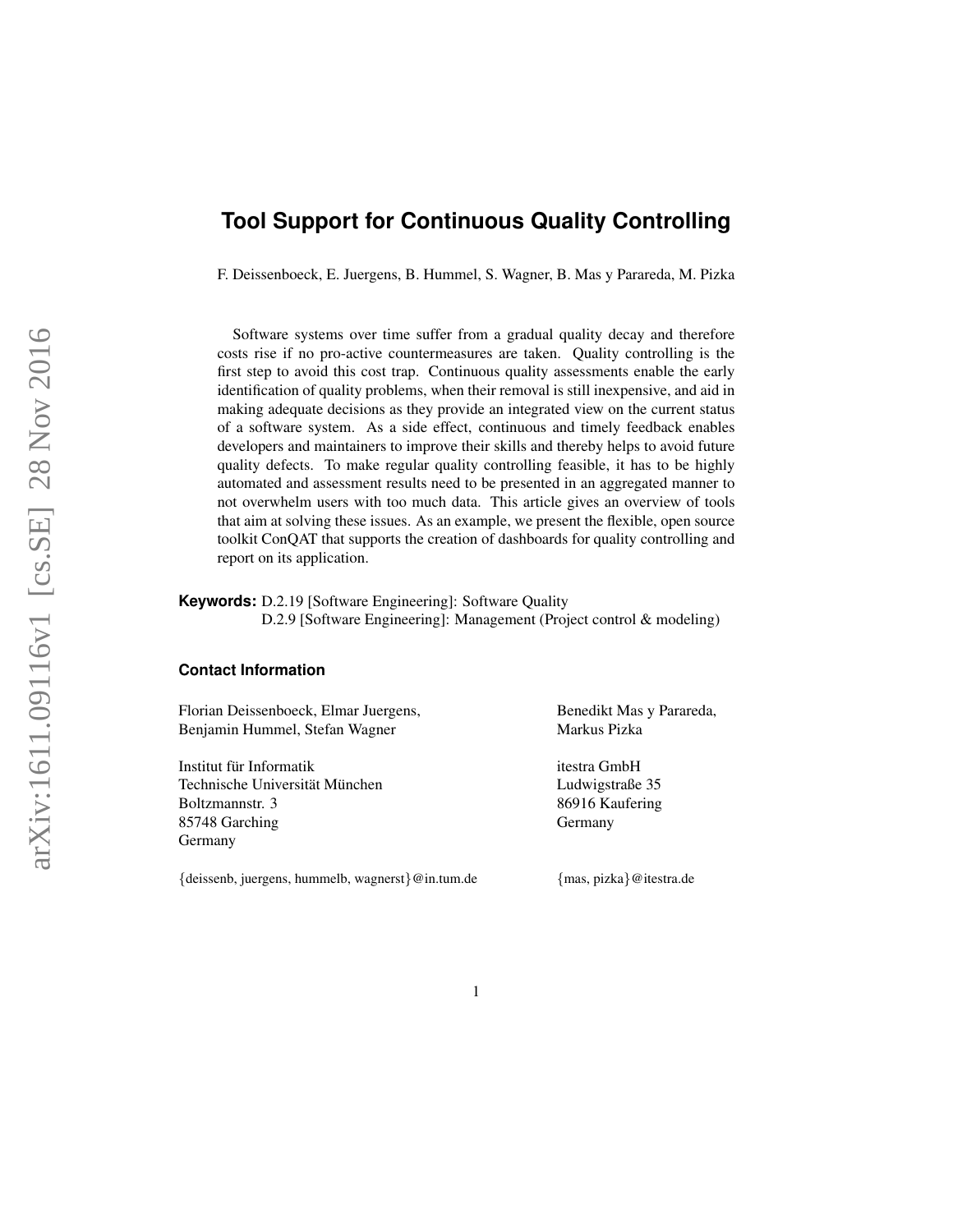#### **1 Continuous Quality Controlling Tools**

Long-lived software systems are known to undergo a gradual quality decay if no countermeasures are taken  $[1, 2]$  $[1, 2]$ . Without exception, this affects all of the quality attributes defined by ISO 9216: reliability, functionality, efficiency, portability, usability and, above all, maintainability. *Continuous quality controlling* is used to identify and resolve quality defects early in the development process, while the implementation of countermeasures is still inexpensive. Obviously, assessing the current state of a system's quality is a key activity of quality controlling. As there is a great number of diverse aspects of quality that need to be controlled, it must be assured that the cost associated with these assessments does not outweigh the benefits. Realistically, continuous quality controlling can only work in practice if appropriate tool support is available for all automatically assessable quality aspects. To support the selection of tools, we discuss key requirements for quality controlling tools and present examples of tools together with a categorization that structures the sometimes bewildering landscape of existing tools.

In essence, quality controlling consists of three key elements: (1) clearly defined quality goals, (2) techniques, tools and processes to analyze the current state of quality, (3) appropriate measures to react to discovered quality deficits. Fig. [1](#page-2-0) depicts a control loop as used to describe dynamic systems to illustrate the process of continuous quality controlling. For clarity's sake, changes to the system that are not caused by quality defects but by changing functional requirements are not included in the figure. A team or person responsible for the quality of a software system, the quality engineer, defines the quality goals, e.g., in the form of quality models, standards, KPIs or software metrics. The quality engineer uses manual techniques like reviews as well as quality analysis tools like unit testing frameworks or static analyzers to *measure* the quality of the system. He then compares the measurement results to the defined quality goals. Based on the outcome, he asks the *developers* to perform the required quality improvements. These changes result in a new revision of the *system* that again undergoes quality assessment. In the course of this improvement process developers are educated to increase quality in the longterm. If needed, the quality engineer can react to changing quality requirements by improving the quality goals (not illustrated in Fig. [1\)](#page-2-0).

Software quality is a complex and multifaceted concept [\[3\]](#page-10-2). Consequently, definitions of quality typically differ across organizations and projects. However, independently of how quality is defined in a particular context, quality measurement is required to determine if a system meets the defined quality goals. Due to the number of relevant quality criteria and the size of the analyzed systems, the measurement in itself is a complex and challenging task. Hence, this article does not discuss specific quality criteria but focuses on the tools that are needed to monitor quality and thereby make continuous quality controlling effective and efficient.

There is a plethora of quality analysis tools offered by commercial vendors as well as academia that credit themselves with the ability to accomplish this. The range goes from unit testing frameworks over metric tools, violation checkers, architecture assessors to dashboards, software cockpits and application intelligence platforms. However, it is challenging to decide on the *right*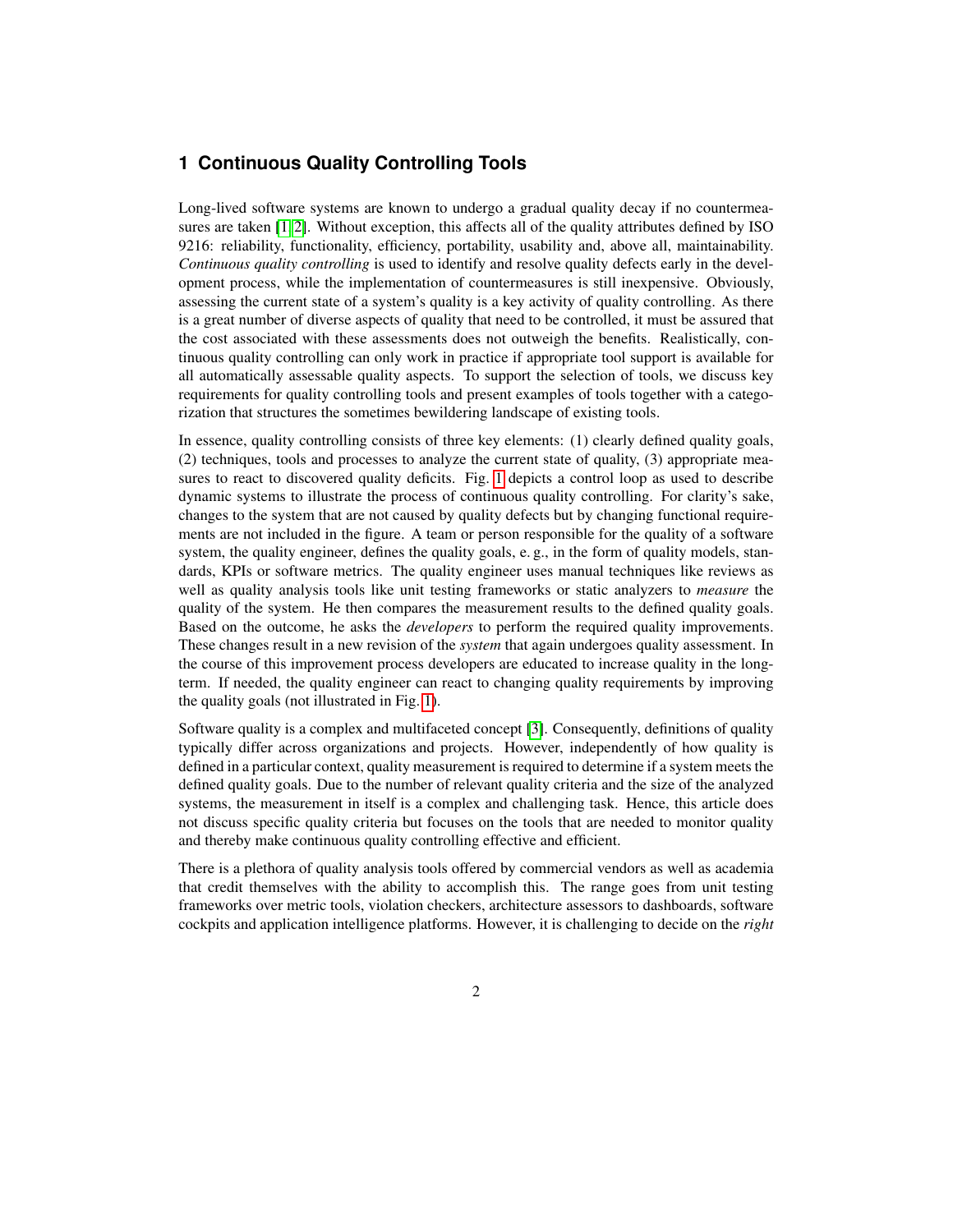

<span id="page-2-0"></span>Figure 1: The Quality Controlling Loop

tool for quality controlling as the requirements for such a tool are often unclear. To support decision making, we propose to use as a basis the following list of requirements, that, according to our experience, are substantial for putting continuous quality controlling into practice.

Aggregation & Visualization. Automated quality analysis of large software systems generates an enormous amount of analysis data. To not overwhelm users, analysis results need to be aggregated to a comprehensible level and presented in an appropriate manner. Aggregations can be achieved through categorization of metrics based on thresholds, or through basic aggregation operators like maximum, average, median etc. As results like "the average cyclomatic complexity of the system is 15" are of limited practical use, the latter aggregation approach requires the tool to be aware of the analyzed system's structure to produce meaningful results. Even highly aggregated analysis results need to be conveyed to the user in an effective manner. Hence, the tool must provide powerful visualization mechanisms beyond tables and charts, e. g., graphs for structural information or tree maps to visualize distribution of anomalies within a system.

Dedicated Views. The assessment results must be accessible to all project participants, e. g., on a website or via a specific client. However, due to differing interests, it must be possible to provide a customized view for each stakeholder. Project managers, for example, are mainly interested in a high-level overview that enables them to spot problems without going into details. Developers, on the other hand, require views of finer granularity that allow them to inspect analysis results for the artifacts they have been working on.

Trend Analysis. Many quality defects are hard to identify by investigating a single snapshot of a system but can be discovered by tracking changes over time. Hence, the tool must be capable of storing and presenting historical data to foster the identification of trends. Moreover, various metrics used today are hard to interpret on an absolute scale but are well-suited if relative measures are used. It is, for example, not entirely clear what the quality implications of a code cloning ratio of 16% are, whereas most quality engineers would agree that it is important to ensure that the cloning ratio does not increase over time. (The cloning ratio measures how much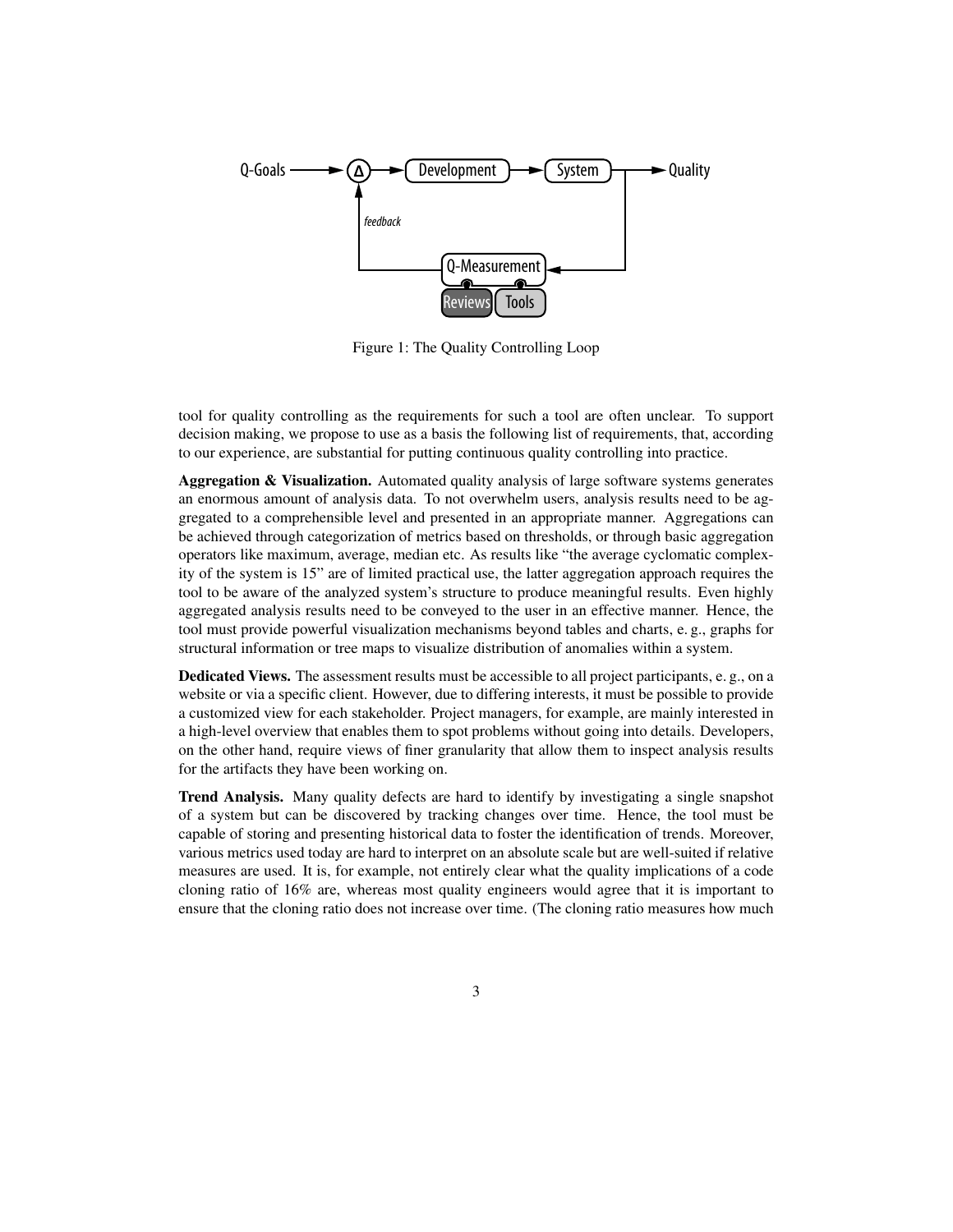of the source code has been copied at least once. It thus provides an estimate of how likely changes will have to be performed in multiple places due to code duplication.)

Customizability. Quality requirements are highly project-specific as the analyzed systems, the applied tools and processes, the involved technologies and the acting people differ. Even more so, these requirements are not constant but evolve over the course of a project. Hence, quality analysis tools must be highly customizable to support a project-specific tailoring of the analyses carried out and the way they are presented. Besides this, false positives generated by analysis tools are known to be a severe obstacle to the acceptance of continuous quality controlling as they cause frustration among users. Here, customization is required to configure analysis tools to reduce the number false positives [\[4\]](#page-10-3). For example, defects that impact code readability are not interesting for developers if they occur in generated code that is never actually read. In such cases, analyses must be tailored to be aware of generated code.

Diversity. The factors influencing product quality are diverse. Therefore a quality controlling tool may not be limited to a certain type of factors or artifacts it analyses. It must not only be able to analyze source code but should provide measures for other artifacts like documentation, models, build scripts or information stored in a change management systems. As quality attributes can be discussed on many different levels, the tool should make no restrictions on the level of detail, the level of granularity, nor the type of analysis. It must, for example, be possible to analyze a source code artifact on representation levels as different as character stream, token stream, syntax tree or call graph.

Extensibility. As no tool can innately support the whole spectrum of all possible artifacts it must provide an extension mechanism that allows users to add further analysis or assessment modules as needed. Examples of such artifacts are models used in model-driven development or programs written in newly created domain-specific languages.

Non-interactive operation. Tool supported assessments need to be carried out regularly (e. g., hourly or daily) to provide timely results. To achieve this in a cost-efficient manner, analysis tools need to be able to work in a completely automated, non-interactive way.

Performance. As quality controlling is particularly relevant for large scale systems that prevent comprehensive manual assessments, a quality controlling tool must be able to cope with the analyzed system's size in acceptable time.

### **2 Tool Landscape**

Since the tasks and activities related to quality analysis and controlling are manifold and diverse, the landscape of existing tools is correspondingly large. In order to simplify orientation and selection of suitable tools for a specific purpose, we propose a classification of quality analysis tools according to usage-related dimensions. More specifically, we outline characteristics and representatives of four tool categories, namely *Sensors*, *System Analysis Workbenches*, *Project*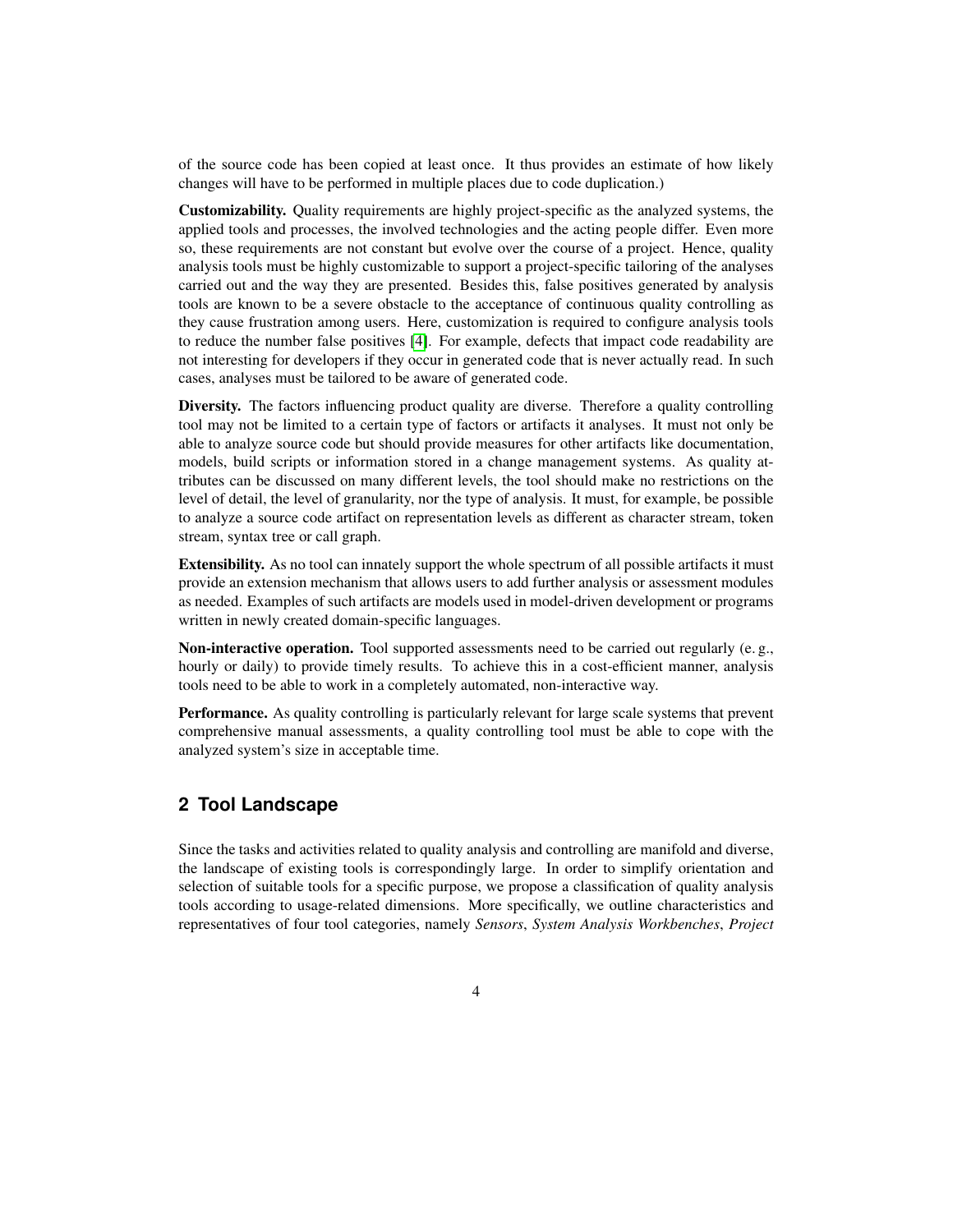*Intelligence Platforms* and *Dashboard Toolkits*. We are well aware that the boundaries of these categories are blurred. If a tool can be argued to belong to more than one category, we tried to classify it according to its primary use case. Furthermore, due to the large number of existing tools and their pace of evolution, the list of representatives for each categorization is inherently incomplete, which we attempted to alleviate by choosing representative examples for each category. Nonetheless, we are convinced that such a categorization is fundamental as a guide in the diversity of the tool landscape and to distinguish between different use cases. Table [1](#page-4-0) gives an overview of the categories and corresponding tools that are further detailed in the following paragraphs.

|                         | <b>Sensors</b>                                                         | <b>System Analysis</b><br>Workbenches | <b>Project</b><br>Intelligence<br><b>Platforms</b> | <b>Dashboard Toolkits</b>                 |
|-------------------------|------------------------------------------------------------------------|---------------------------------------|----------------------------------------------------|-------------------------------------------|
| scope                   | quality analysis                                                       | quality analysis                      | project controlling<br>& quality analysis          | quality analysis &<br>project controlling |
| interaction<br>paradigm | autonomous                                                             | interactive                           | autonomous                                         | autonomous                                |
| usage<br>scenario       | nightly-build, IDE<br>integration                                      | demand-driven                         | demand-driven &<br>nightly-build                   | nightly-build                             |
| analysis<br>object      | development artifacts                                                  | code, architecture                    | metrics                                            | project & process<br>artifacts            |
| analysis<br>question    | hard-wired                                                             | queries on system<br>snapshot         | queries on metric<br>data                          | configuration of<br>analysis topology     |
| result<br>represent.    | lists                                                                  | artifact-specific<br>visualizations   | lists, charts                                      | list, charts &<br>artifact-spec. visual.  |
| examples                | JDepend, PMD,<br>FxCop, NDepend,<br>PC-Lint, Klocwork,<br><b>JUnit</b> | Sotograph,<br>iPlasma                 | Hackystat, Team<br><b>Foundation Server</b>        | ConQAT, XRadar,<br>QALab, Sonar           |

<span id="page-4-0"></span>Table 1: Use case driven tool categorization

Sensors comprise verification and testing tools, anomaly detectors and metric calculators that perform fully automated analyses of development artifacts w.r.t. specific quality criteria. Due to their autonomous interaction paradigm that requires no user input, a common usage scenario is their application during automated nightly builds or as compile-time checkers in modern IDEs. The type of analysis question they answer is typically hard-wired. Analysis results are presented as tables or lists or as markers within an IDE. Examples include *JDepend* [\[5\]](#page-10-4) that computes dependencies between components and warns if certain dependency rules are violated and *PMD* [\[6\]](#page-10-5) that performs guideline checks and bug pattern search for Java programs. *NDepend* [\[7\]](#page-10-6) and *Fx-Cop* [\[8\]](#page-10-7) are representatives of comparable tools for the .NET platform and *PC-lint* [\[9\]](#page-10-8) or *Klocwork* [\[10\]](#page-10-9) perform, amongst others, guideline checks and inspections of security vulnerabilities for C/C++. Moreover, *xUnit* frameworks [\[11\]](#page-10-10) automate unit tests for numerable programming languages.

System analysis workbenches support experts in the analysis of various development artifacts,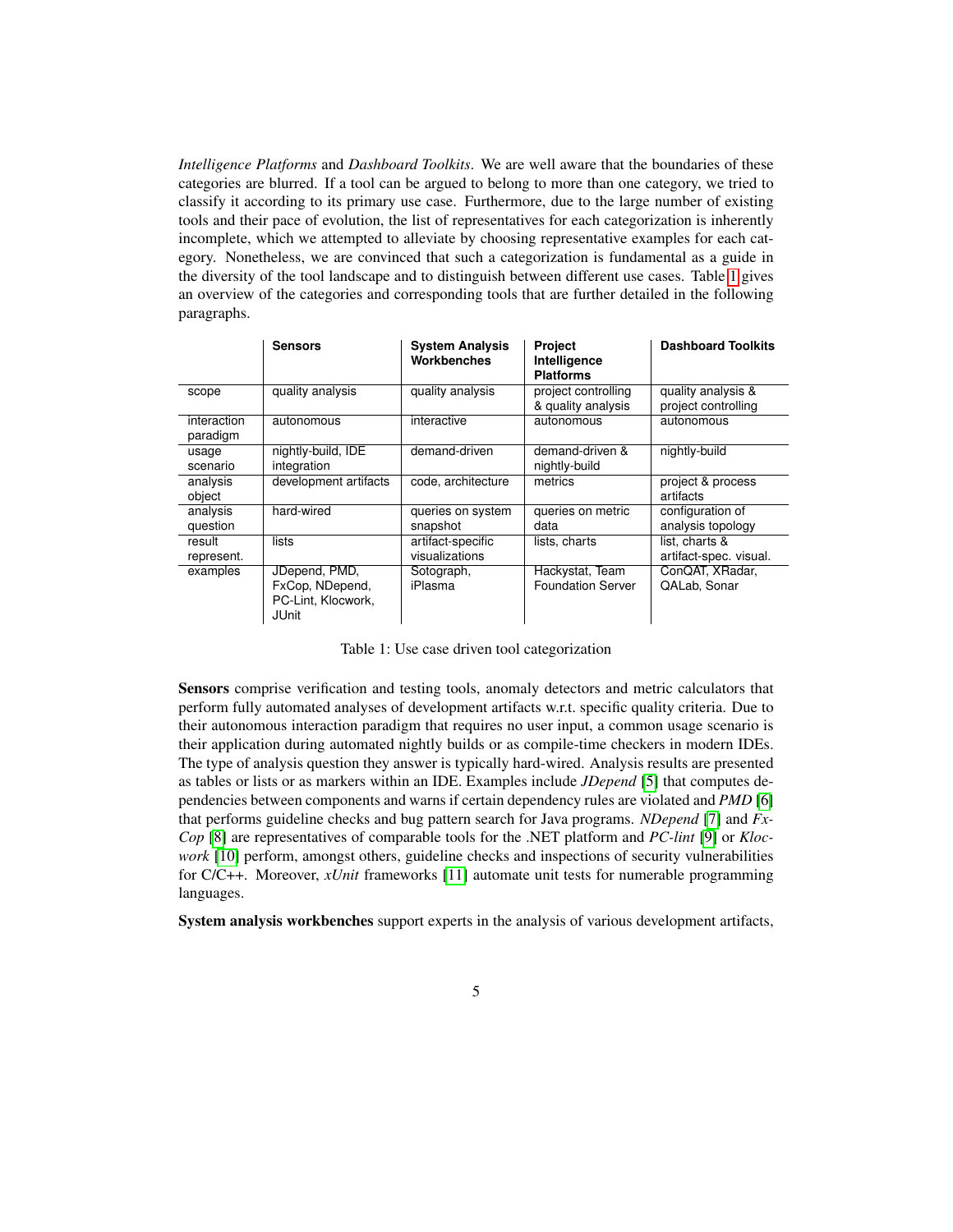including source code or architecture specifications, in order to answer analysis questions about specific quality aspects of a system, such as its architecture conformance or component structure. In contrast to sensors, they are interactive tools that are used on demand, during system inspection or review. They support interactive analysis by offering flexible system query languages and present results using specialized artifact- and task-specific visualizations, including graphs, charts and tree maps. *Sotoarc/Sotograph* [\[12\]](#page-10-11) and *iPlasma* [\[13\]](#page-10-12) are commercial respectively open source products for comprehension and reverse engineering of software systems. They provide analysis middle-ware in the form of a repository with a fixed metamodel into which systems under inspection are loaded for convenient access. Sotoarc supports modeling of a system's intended architecture and evaluation of the architecture conformance of its implementation. Furthermore, it can simulate restructurings to evaluate effects of architecture modifications. iPlasma offers, beside architecture analyses, a suite of object-oriented metrics and duplication detection. Furthermore, it provides a language to specify static analyses and a visualization framework and can thus be used as a basis for the development of further interactive analyses.

Project intelligence platforms collect and store product and process related metrics of multiple sources to perform trend or comparative analyses. They are deeply integrated into a software development environment and collect metric data as it originates during development. Flexible query mechanisms often support generation of reports that show charts depicting the evolution of selected metric values over time. If these reports are generated in a frequent manner, they can serve as a project dashboard. Even though query creation has an interactive nature, project intelligence platforms operate autonomously and collect metric data without developer interaction. Project intelligence platforms are usually limited to metric values and allow ad-hoc queries on data from the project's past. *Hackystat* [\[14\]](#page-10-13) is an open source framework for collection and analysis of software development process and product data. It originated from the work of the Collaborative Software Development Laboratory at the University of Hawaii to support software project telemetry [\[15\]](#page-10-14). Hackystat offers sensors that gather data during software development and transmit it to a central server for analysis, aggregation and visualization. Via a custom query language, reports can be specified to visualize, correlate or compare measured data. This way, hypotheses about the development process can be tested and impact of process changes on project performance can be evaluated. Although Hackystat offers several sensors that interface with static analysis tools that perform product quality analyses, its emphasis is on process measurement. *Microsoft Team Foundation Server* [\[16\]](#page-10-15) is a commercial software product that aims to support collaborative software engineering. Besides source control and issue tracking functionality, it provides data collection and reporting services. Collected source control, issue tracking, build results, static analysis and test execution data is stored in a relational database system from which a reporting engine generates reports that monitor process metrics and visualize trends. The emphasis of the data collection and reporting services is on process related data collection and reporting.

Dashboard toolkits provide libraries of building blocks from which custom-made analysis dashboards, that collect, relate, aggregate and visualize sensor data, can be assembled by configuration. Building block libraries offer sensors for analysis of both product (e. g., code, architecture)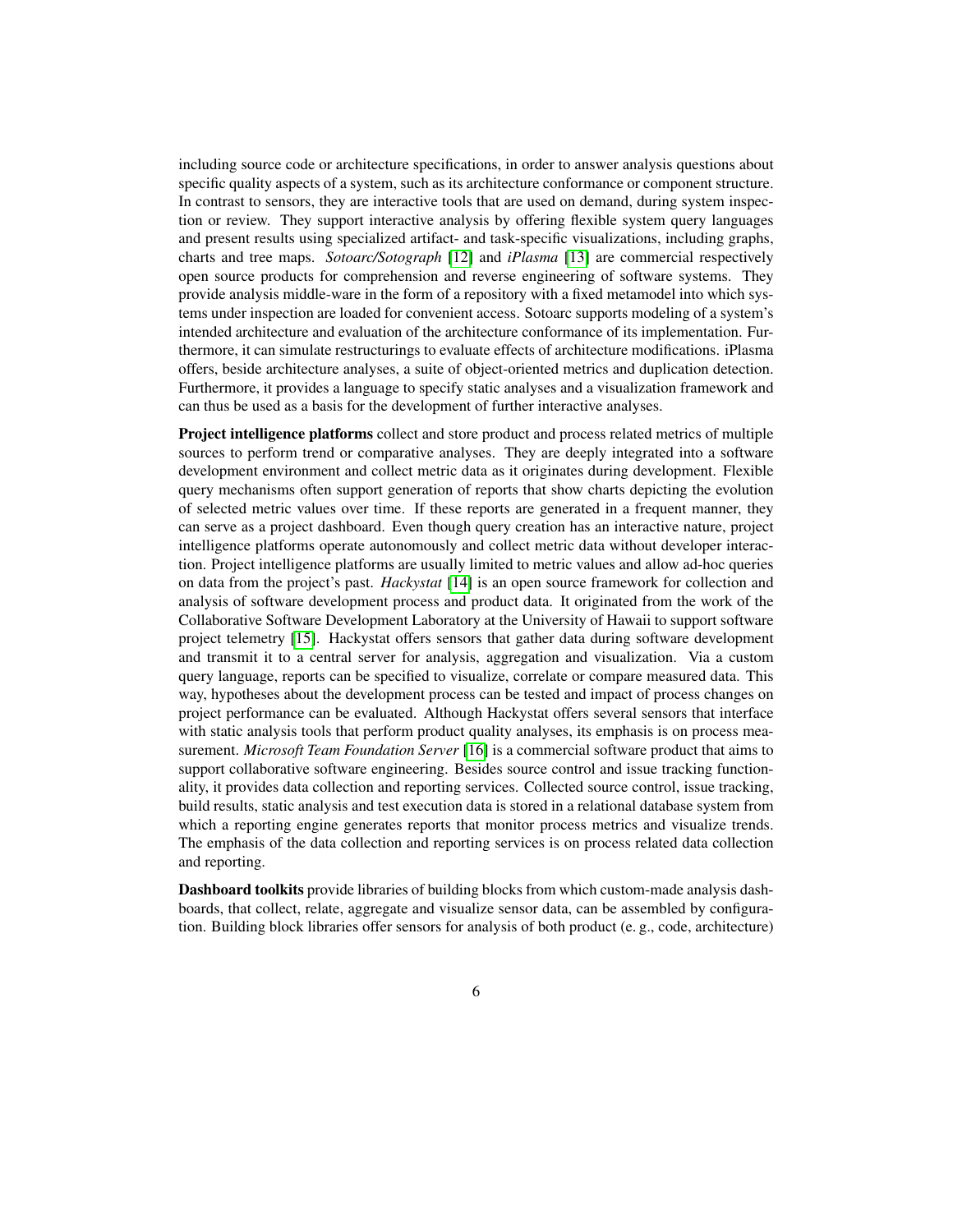and process (e. g., source control or issue management information) related artifacts. Additionally, blocks for presentation allow analysis results to be represented in a variety of formats, including general purpose lists or tables and specialized visualizations such as trees, graphs, charts or tree maps. In contrast to system analysis workbenches that are geared towards an interactive, on-demand explorative analysis of a system snapshot, dashboard toolkits are used for continuous quality analysis and monitoring of a project-specific set of questions. Their scope thus comprises both quality analysis and project controlling. In contrast to project intelligence platforms, that focus on operations on numerical metric values, dashboard toolkits can access sensor information on the level of development artifacts. They can thus exert greater control over sensor operations, which facilitates customization of analyses to project specific settings. Dashboard toolkits can be differentiated by the degree of customizability they provide. Both *QALab* [\[17\]](#page-10-16) and *Sonar* [\[18\]](#page-10-17) offer pre-configured dashboards that present output from various sensors but offer very limited customization capabilities. QALab creates trend analysis charts displaying the evolution of the number of anomalies of a project. Sonar provides additional visualizations displaying aggregated single-project or cross-project quality information. Customization capabilities of both tools are limited to the choice of applied sensors. *XRadar* [\[19\]](#page-11-0) is an open source code report tool for Java-based systems, which integrates XML reports calculated by different sensors via XSLT transformations. The results can be aggregated along the package hierarchy and also stored in the file system for plotting trend graphs of various metrics. Due to the expressiveness of XSLT transformations, aggregation and visualization of the imported analysis results can be configured more flexibly, than with QALab or Sonar. *ConQAT* [\[20\]](#page-11-1) is an open source dashboard toolkit that offers a rich library of analyses, filters, aggregations and visualisazions for systems written in various languages. Due to its pipes-and-filters style configuration mechanism, it offers high extensibility and flexibility for project-specific tailoring. ConQAT is described in more detail in the sidebar.

#### **3 Experiences**

We have worked in various academic as well as industrial projects on different aspects of quality controlling. Tool support has always been an important topic in these projects. Hence, the presented requirements and categorization stem largely from these experiences although they have, in parts, also been identified by others [\[23\]](#page-11-2). We use our own dashboard toolkit ConQAT as main example to report in more detail on our practices with tool support for continuous quality controlling.

The re-insurance company *Munich Re Group* runs a portfolio of diverse, large and long-lived business systems based on the .NET platform. For these, a ConQAT-based quality dashboard has been installed which monitors key maintainability measures such as redundancy and compliance to the system's architecture and is also used to support manual reviews. Currently it is employed for maintenance and further development of a business system of about 400 kLoC. In the controlling process the identified clones and architecture violations have been reduced based on the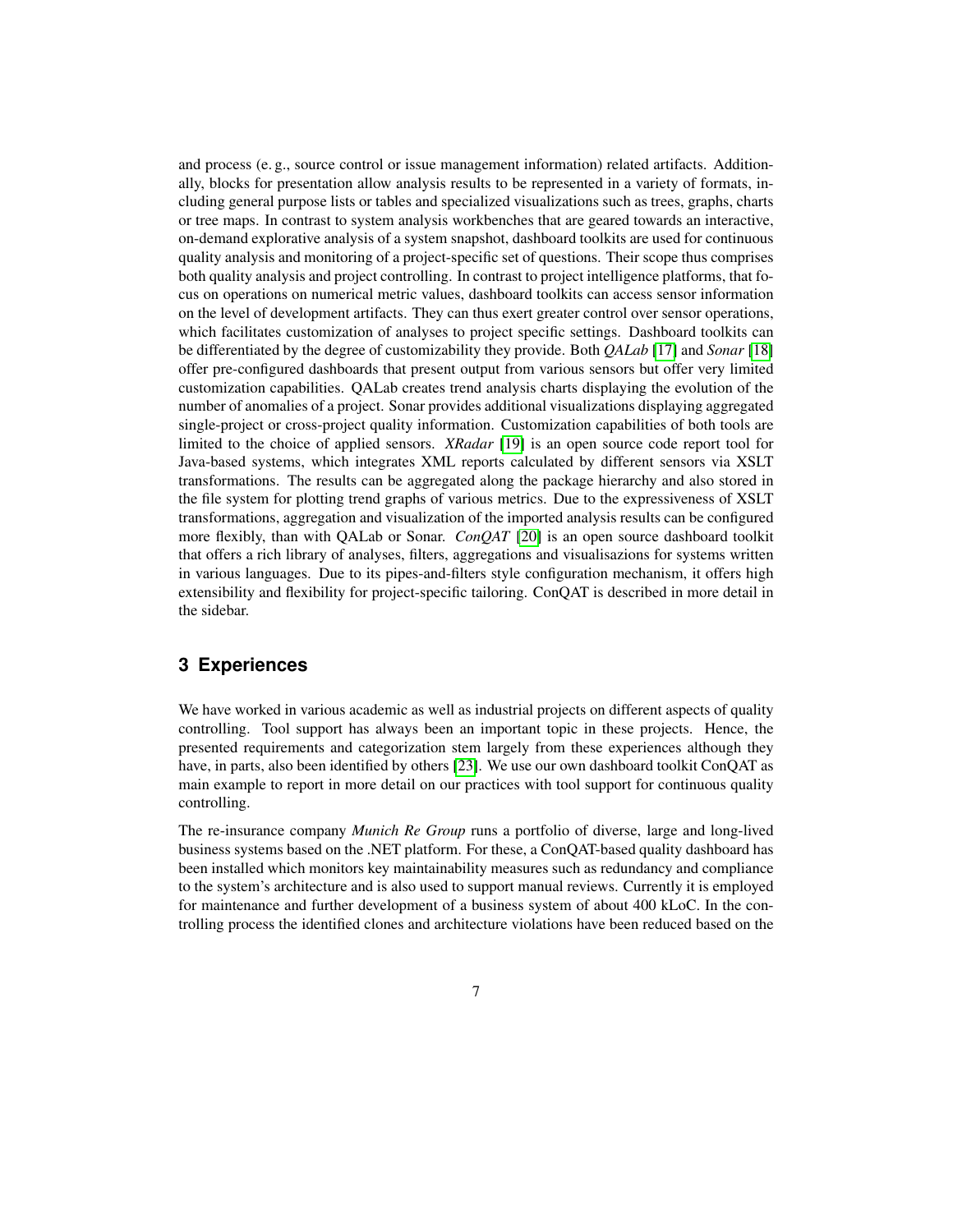#### Sidebar: ConQAT: The Continuous Quality Assessment Toolkit

The *Continuous Quality Assessment Toolkit* ConQAT [\[21\]](#page-11-3) was developed over the last three years at the Technische Universität München within the scope of multiple industrial projects and released as open source in 2007. The rationale behind developing our own dashboard toolkit was that no available tool covers all of the requirements we consider to be essential and we wanted to have a flexible and extensible platform for our projects and experiments.

ConQAT employs a *pipes-and-filters*-architecture to achieve the requirements of customizability and extensibility. Configurable units dedicated to specific analysis tasks (such as preprocessing, assessment, aggregation, visualization etc.) are connected in a dataflow diagram for achieving the desired results. An example of this is shown in the screen-shot of the accompanying graphical editor. A complex control center monitoring multiple projects can easily consist of hundreds of those units, which we call *processors*. To simplify the configuration process, reoccurring patterns of processors can be encapsulated as a *block* which then can be instantiated multiple times.

The current version of ConQAT provides more than 200 processors and 40 blocks, and can analyze such diverse artifacts as source code (Java, C#, C++, PL/1, Cobol and VB), configuration management systems or Matlab Simulink models. Analysis capabilities range from the usual basic metrics to complex assessments, such as detecting violations of the software architecture. The most important aspect however is the aggregation and presentation of the collected data, which has to make an overwhelming amount of information accessible to the user. Thus ConQAT includes configurable processors for aggregation and visualization using diagrams, tree maps and layouted graphs. To allow trend analysis of key measurements, all analysis results can be persisted in a database.

Wherever possible, approved libraries and sensors (such as PMD or Klocwork) have been integrated or interfaced, while for advanced tasks for which the currently available tools did not seem mature enough (such as quality analysis of models) or which are still subject to active research (e. g., model clone detection [\[22\]](#page-11-4)) individual solutions are implemented. If a desired assessment value can not be calculated using the facilities already provided with ConQAT, custom processors can be written in Java. Most of the time these are short classes, as pre- and post-processing tasks and visualization is already handled by existing processors.

As we consider the customization of a dashboard to the current project context to be one of the key requirements, a graphical editor (shown in the screen-shot) for creating and modifying analysis configurations is available. This way navigating and validating these configurations is greatly simplified, making the creation of control centers more intuitive and efficient.

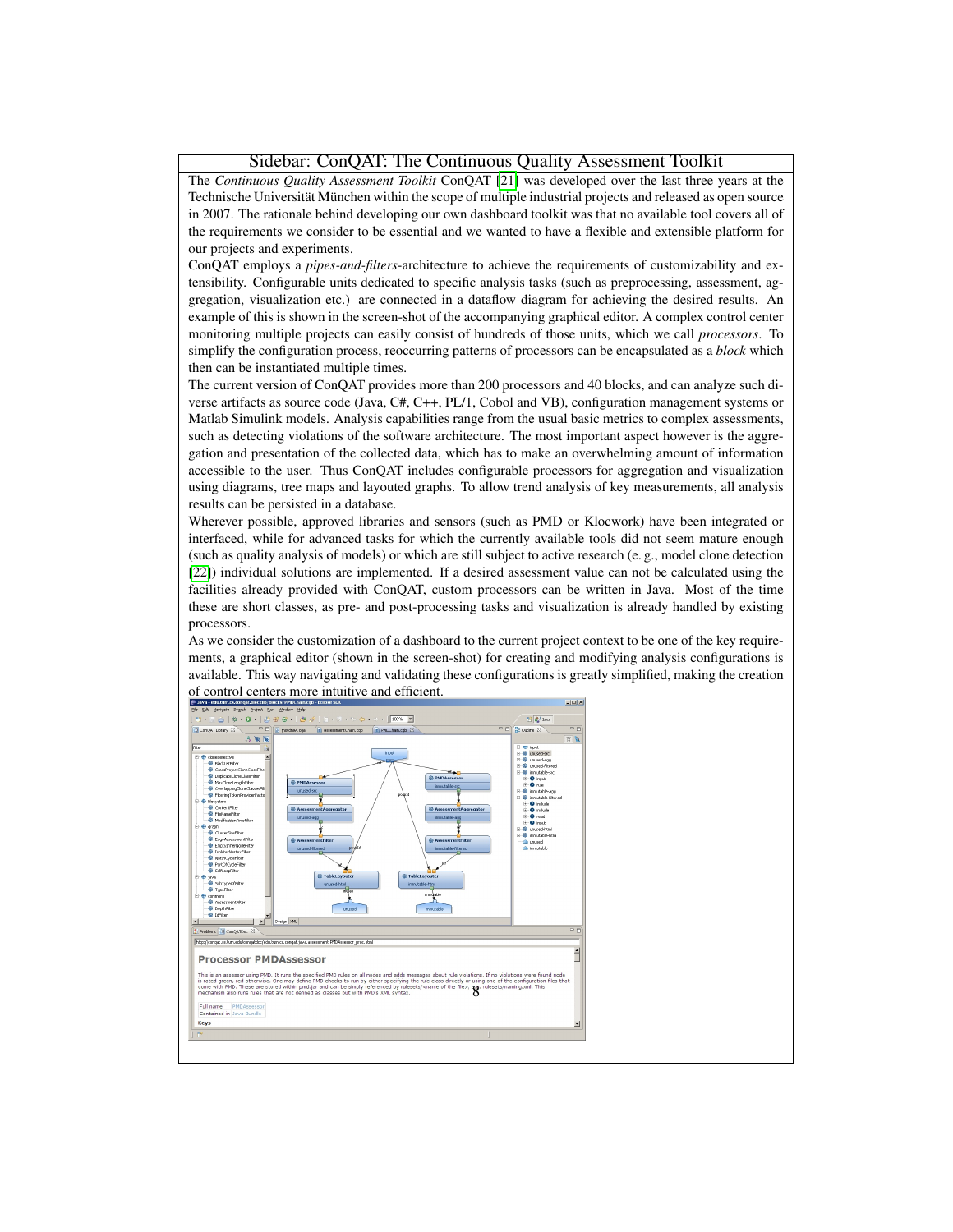tool results. As we observed that the output of individual sensors is often too detailed to identify relevant information, a substantial amount of work has been put into the configuration of suitable aggregators and filters. This has been decisive in order to make only the most relevant problems visible. The lesson learned was that tailorability is a crucial feature of a dashboard.

A somewhat different analysis scenario was encountered by MAN, a truck manufacturer, where continuous quality controlling was to be applied to a model-based development process of embedded systems. Major parts of the power train controller are modeled using Matlab Simulink/TargetLink. The entire implementation is generated from these models. The main object of analysis was not source code but models and the quality analysis tool had to be adapted to that new artifact type. The employed analyses included the collection of various size measures such as number of blocks and states in diagrams or identification of the usage of blocks not supported by the code generator. It showed that easy extensibility is important in order to cope with the variety of artifacts encountered. Additionally, as we could reuse existing parts for graph analysis and layout, we see flexible libraries in dashboards as a crucial support for efficient analysis development.

The IT-consulting company *itestra* performs quality analyses of very large mainframe applications with the help of ConQAT. These software assessments influence decisions on future development, maintenance and operation of software systems. The source code-related measures are collected, aggregated and inserted into a history database. So far, itestra analyzed systems containing more than 20 MLoC. In each assessment, more than 60 measures are collected, including size statistics (source lines of code, number of procedures, average procedure length), structural data (condition ratio, maximal loop nesting), and redundancy measures (code cloning). The size of these business systems as well as the large number of measures required a scalable tool that allows efficient aggregation of these numbers. Additionally, the systems under evaluation are mainly written in COBOL or PL/1, languages for which only scarce tool support exists. Hence, high extendability as well as aggregations and visualizations were needed to provide a viable foundation for the development of a suitable analysis tool. Only the core parts for each analysis had to be developed, while all of the pre-processing, aggregation, and visualization support of ConQAT integrated seamlessly.

At Technische Universität München we apply continuous quality controlling in programming lab courses not only to monitor product quality but also to give immediate feedback to students. In this context, non-interactive operation is crucial to be able to present students with frequent feedback without straining supervisors' resources. Moreover, dedicated views are required to provide supervisors with an overview of the whole project while presenting students with feedback on their own work only. Besides this, ConQAT is applied on itself in order to control its own quality.

It is our collective experience that, while each of the tools outlined in the tool classification provides individual value, none of them fully satisfies the above mentioned requirements for continuous quality controlling. Individual sensors are limited to the analysis of specific quality criteria and hence cannot provide comprehensive quality assessments. The interactive usage paradigm of system analysis workbenches makes them unsuited for continuous application during a nightly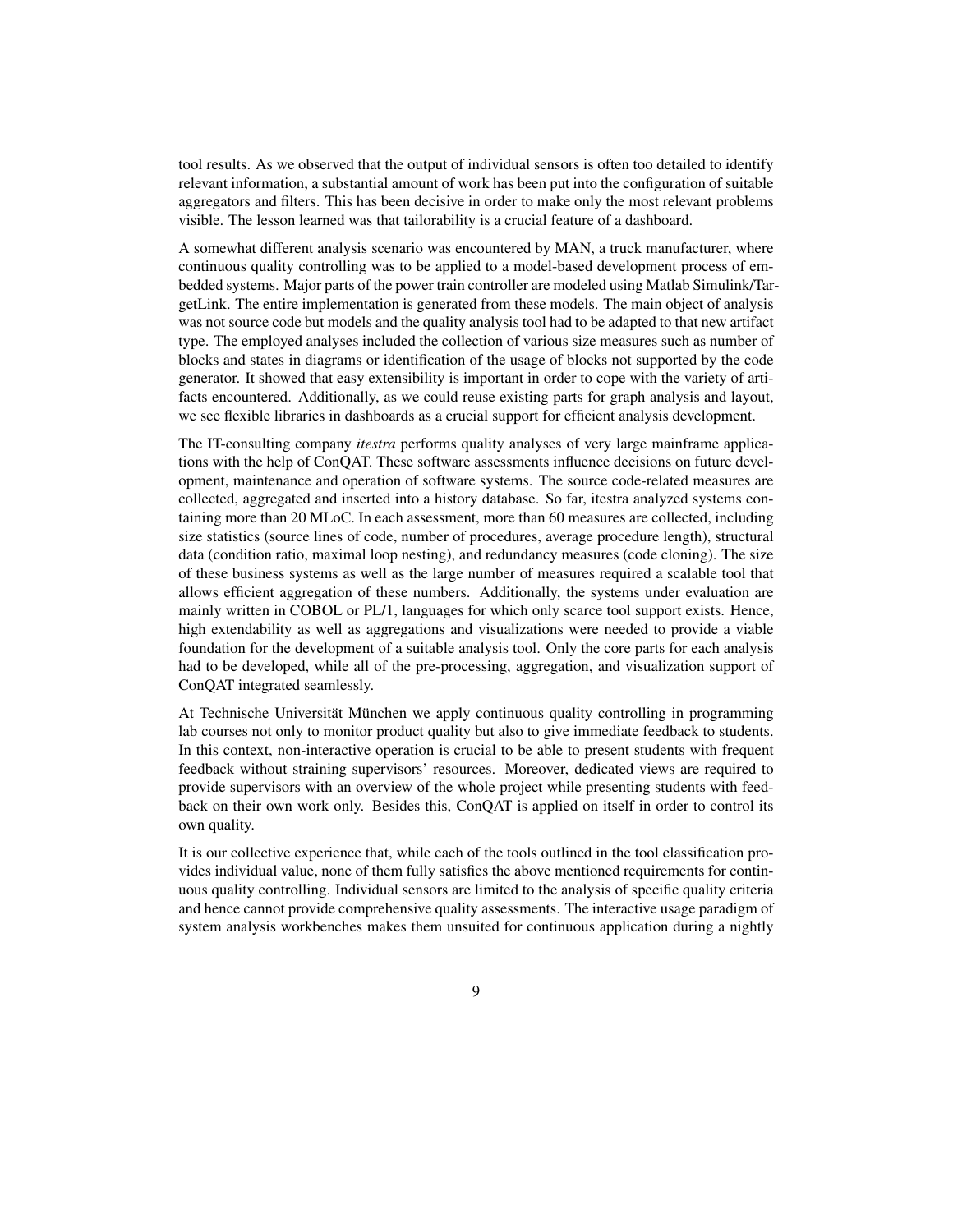build. Project intelligence platforms work on data collected by external sensors. Since customization to project specific settings frequently requires adaptation of sensor functionality, their customizability is limited. Finally, the outlined dashboard toolkits are not customizable enough to satisfy the extensibility and diversity requirements. Our highly configurable dashboard toolkit ConQAT is a first step to alleviate these shortcomings.

## **4 Conclusion**

As stated in the beginning of this article, successful quality controlling starts with knowing what to measure; i. e., the definition of relevant quality goals. Though this sounds evident, it has to be stressed because software quality as a technical discipline is all but mature [\[3\]](#page-10-2). In contrast to mature industries and despite of the enormous spendings for software there are still neither legally binding nor broadly accepted standards for software quality. The question what is good and bad in software is yet mostly unanswered and forces organizations to find individual innovative quality rules and guidelines.

In addition to individual quality models, tool vendors also have to deal with the tough technical difficulties of (static) software analysis. Writing parsers for programming languages such as C/C++ or even PL/I is already very challenging. However, building effective analyzers requires even stronger efforts, especially for the analysis of the more relevant semantical properties of a software system based on sound heuristics and estimates. Due to these difficulties, some tools unfortunately measure what is easy to measure but not what was important to know.

Due to the combination of a) the individual character of quality rules and b) the difficulties to implement effective analyzes it is currently very unlikely that a single tool of a certain vendor can adequately support all quality controlling needs of an organization.

In many cases, more than one tool will be needed and the user might want to add his or her own quality rules. The tool categories and requirements outlined in this article can serve as a starting point for selecting appropriate tools. A flexible and extensible dashboard toolkit like ConQAT seems to be an attractive technical foundation for quality controlling. It allows to quickly gain benefit from quality controlling with low initial overhead by observing few important properties and communicating them frequently to managers, project leaders and developers. Over time it can be evolved incrementally with the sharpening perception of software quality within the organization.

However, it must be pointed out that, albeit crucial, tool-support is only one aspect of quality controlling. A prerequisite for successful quality controlling is an organization's readiness to assess and improve quality although many quality deficits have long-term and therefore less obvious consequences. From our experience, this readiness is put to test as soon as it comes to manual quality assessments. Studies again and again show that manual review activities pay off. Still, organizations often try to avoid them as, from a short-term perspective, they are perceived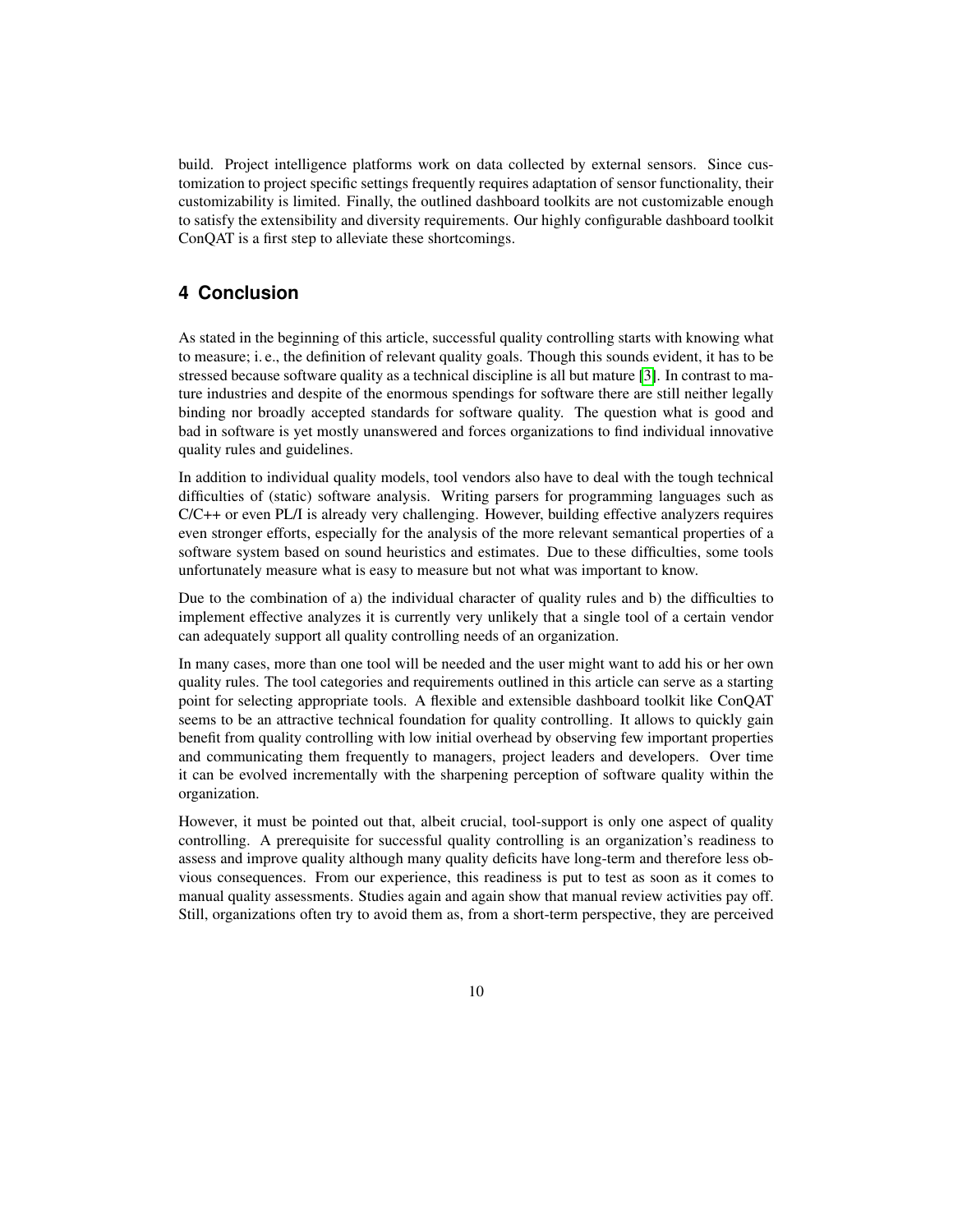as being too costly. As many essential quality issues, such as the usage of appropriate data structures and meaningful documentation, are semantic in nature and can inherently not be analyzed automatically, we consider this a precarious situation.

## **References**

- <span id="page-10-0"></span>[1] David Lorge Parnas. Software aging. In *Proc. International Conference on Software Engineering (ICSE '94)*, pages 279–287. IEEE Computer Society, 1994.
- <span id="page-10-1"></span>[2] Stephen G. Eick, Todd L. Graves, Alan F. Karr, J. S. Marron, and Audris Mockus. Does code decay? assessing the evidence from change management data. *IEEE Trans. Softw. Eng.*, 27(1):1–12, 2001.
- <span id="page-10-2"></span>[3] Barbara Kitchenham and Shari Lawrence Pfleeger. Software quality: The elusive target. *IEEE Software*, 13(1):12–21, 1996.
- <span id="page-10-3"></span>[4] S. Wagner, F. Deissenboeck, M. Aichner, J. Wimmer, and M. Schwalb. An evaluation of two bug pattern tools for java. In *Proc. of the International Conference on Software Testing, Verification and Validation (ICST)*. IEEE CS Press, 2008.
- <span id="page-10-5"></span><span id="page-10-4"></span>[5] JDepend. [http://clarkware.com/software/JDepend.html.](http://clarkware.com/software/JDepend.html)
- <span id="page-10-6"></span>[6] PMD. [http://pmd.sourceforge.net/.](http://pmd.sourceforge.net/)
- [7] NDepend. [http://www.ndepend.com/.](http://www.ndepend.com/)
- <span id="page-10-7"></span>[8] FxCop. [http://www.gotdotnet.com/Team/FxCop/.](http://www.gotdotnet.com/Team/FxCop/)
- <span id="page-10-8"></span>[9] PC-Lint. [http://www.gimpel.com/.](http://www.gimpel.com/)
- <span id="page-10-9"></span>[10] KLocWork. [http://www.klocwork.com.](http://www.klocwork.com)
- <span id="page-10-10"></span>[11] JUnit. [http://www.junit.org/.](http://www.junit.org/)
- <span id="page-10-11"></span>[12] Sotoarc. [http://www.software-tomography.de/.](http://www.software-tomography.de/)
- <span id="page-10-12"></span>[13] iPlasma. [http://loose.upt.ro/iplasma/.](http://loose.upt.ro/iplasma/)
- <span id="page-10-13"></span>[14] Hackystat. [http://www.hackystat.org/.](http://www.hackystat.org/)
- <span id="page-10-14"></span>[15] Philip M. Johnson, Hongbing Kou, Michael Paulding, Qin Zhang, Aaron Kagawa, and Takuya Yamashita. Improving software development management through software project telemetry. *IEEE Softw.*, 22(4):76–85, 2005.
- <span id="page-10-15"></span>[16] Team Foundation Server. [http://msdn2.microsoft.com/en-us/teamsystem/aa718934.aspx.](http://msdn2.microsoft.com/en-us/teamsystem/aa718934.aspx)
- <span id="page-10-16"></span>[17] QLab. [http://qalab.sourceforge.net/.](http://qalab.sourceforge.net/)
- <span id="page-10-17"></span>[18] Sonar. [http://sonar.hortis.ch.](http://sonar.hortis.ch)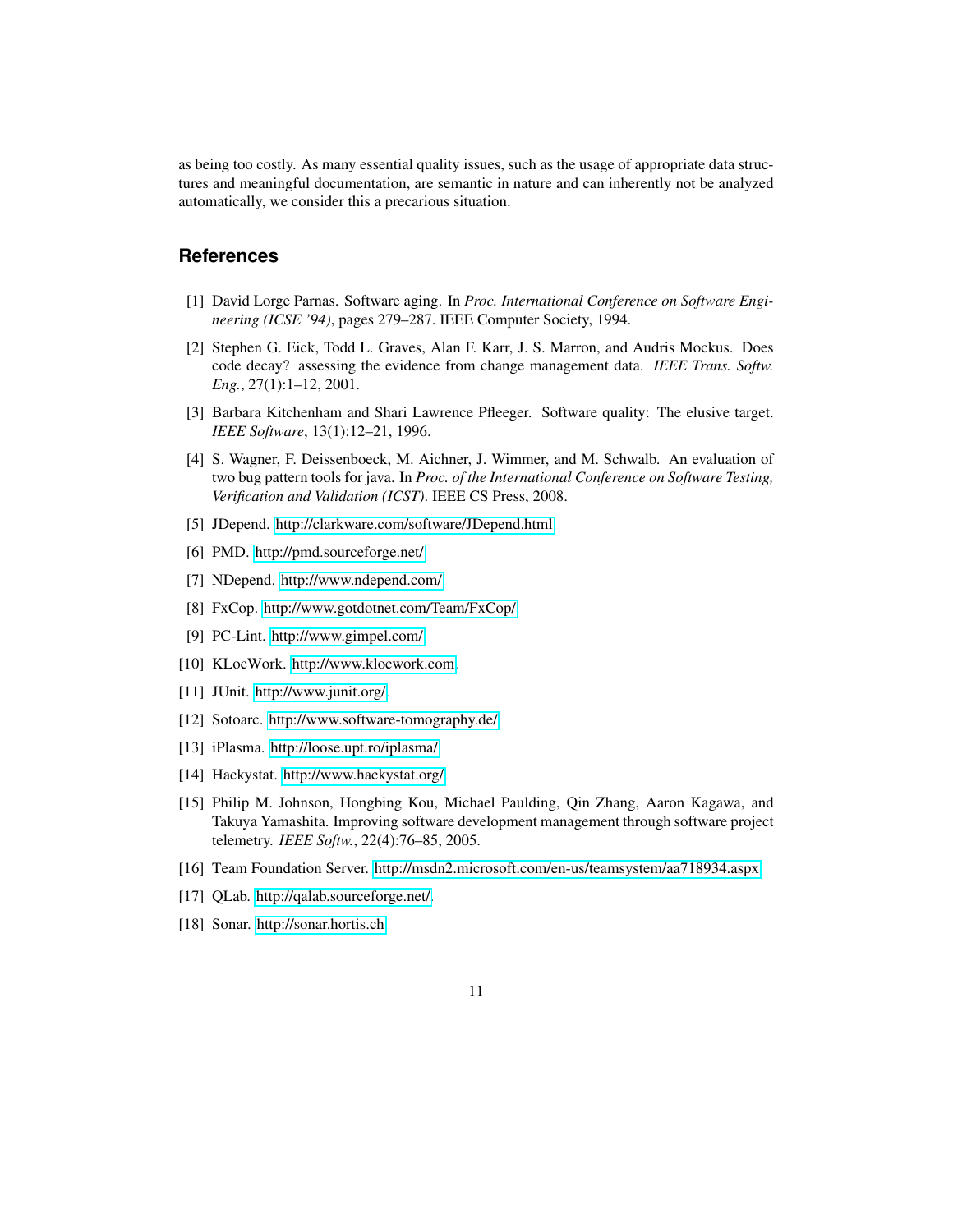- <span id="page-11-0"></span>[19] XRadar. [http://xradar.sourceforge.net/.](http://xradar.sourceforge.net/)
- <span id="page-11-1"></span>[20] ConQAT. [http://conqat.cs.tum.edu/.](http://conqat.cs.tum.edu/)
- <span id="page-11-3"></span>[21] Florian Deissenboeck, Markus Pizka, and Tilman Seifert. Tool support for continuous quality assessment. In *Proc. IEEE International Workshop on Software Technology and Engineering Practice (STEP)*, pages 127–136. IEEE Computer Society, 2005.
- <span id="page-11-4"></span>[22] Florian Deissenboeck, Benjamin Hummel, Elmar Juergens, Bernhard Schaetz, Stefan Wagner, Jean-François Girard, and Stefan Teuchert. Clone detection in automotive model-based development. In *Proc. 30th Int. Conf. on Software Engineering (ICSE'08)*, 2008. To appear.
- <span id="page-11-2"></span>[23] Philip M. Johnson. Requirement and design trade-offs in hackystat: An in-process software engineering measurement and analysis system. *First Int. Symposium on Empirical Softw. Eng. and Measurement, 2007.*, 2007.